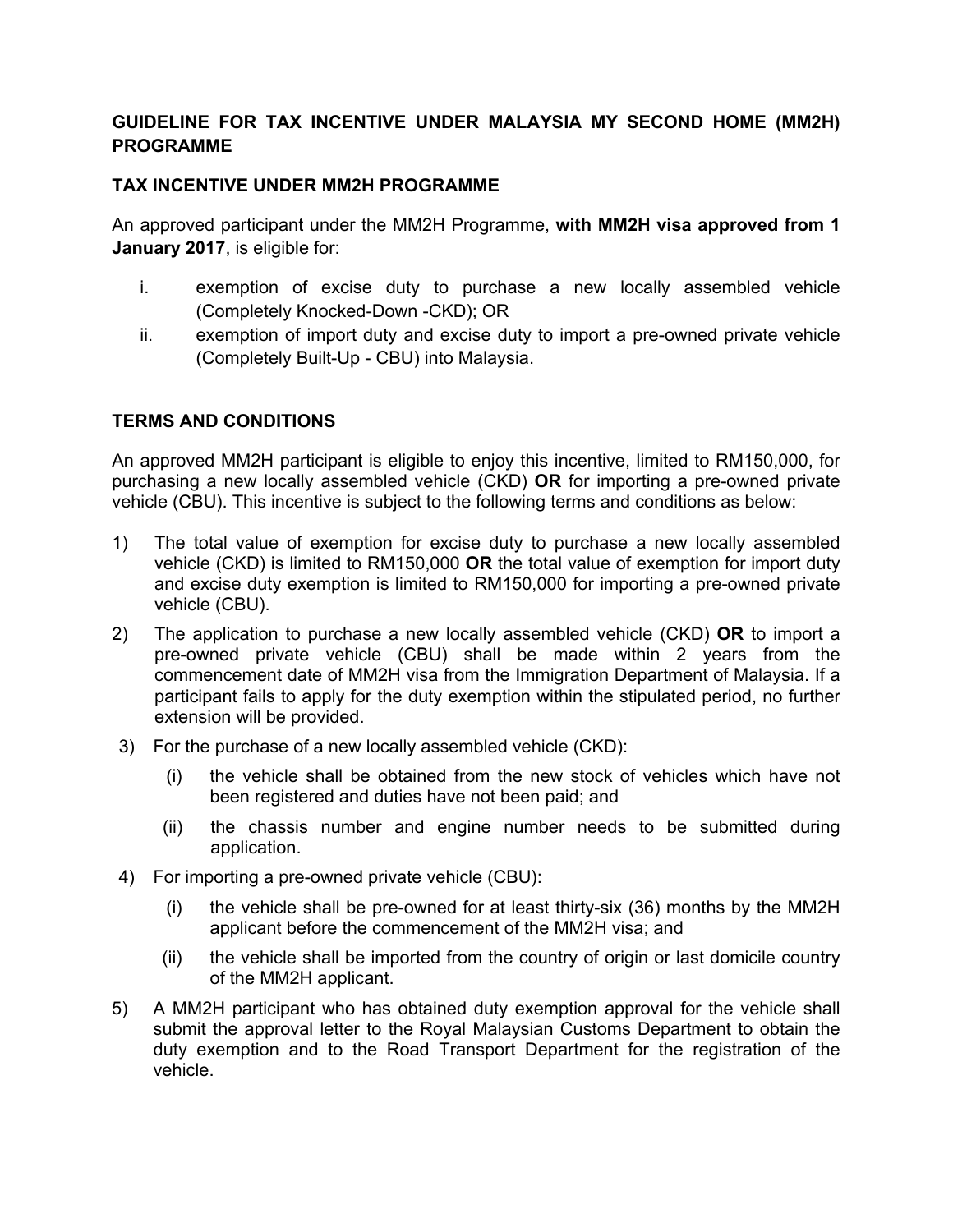- 6) The approved vehicle shall be directly used by the MM2H participant for personal use only, while in Malaysia.
- 7) Each MM2H participant is entitled to enjoy the duty exemption for only one unit of vehicle. The types of vehicles entitled under this incentive are saloon cars, Multi-Purpose Vehicles (MPV), Sports Utility Vehicles (SUV) and Four-Wheel Drive (4WD) vehicles only.
- 8) Commercial vehicles such as lorries, vans, buses, limousines and other types of vehicles are not eligible for this tax incentive.
- 9) The approved MM2H participant shall reside and have a permanent address in Malaysia. A copy of the proof of purchase (Sales and Purchase Agreement); or rental residence (Tenancy Agreement); is required to be submitted for each application.
- 10) An MM2H participant is only allowed to sell/transfer ownership of the exempted vehicle after five (5) years from the date of registration of the vehicle with the consent of the Royal Malaysian Customs Department. The duties, based on the current evaluation determined by the Royal Malaysian Customs Department, need to be paid before the transfer of ownership takes place.
- 11) Any breach of the above conditions shall lead to the revocation of this incentive and the MM2H participant shall be required to refund to the Government of Malaysia, the amount of duties exempted for the said vehicle.
- 12) The application of participants will be rejected if they failed to comply with the said terms and conditions.

## **PROCEDURE TO PURCHASE A NEW LOCALLY ASSEMBLED VEHICLE (CKD)**

The supporting documents needed to obtain approval for exemption of excise duty that is limited to RM150,000 for the purchase of a new locally assembled vehicle (CKD) is as follows:

- 1) A copy of MM2H approval letter from Immigration Department of Malaysia;
- 2) A copy of MM2H participant's international passport (pages that display the identity of the applicant);
- 3) A copy of MM2H participant's international passport (pages that display clearly the multiple entry visa and MM2H visa);
- 4) A copy of the purchase order under MM2H applicant's name from the vehicle dealer;
- 5) Submission of chassis number and engine number of vehicle during application;
- 6) A copy of quotation, detailing the price, from the vehicle dealer;
- 7) A copy of the fixed deposit statement, bank statement and 3 month of salary slips;
- 8) A complete copy of Sales and Purchase (S&P) or Tenancy Agreement in Malaysia under the applicant's name; and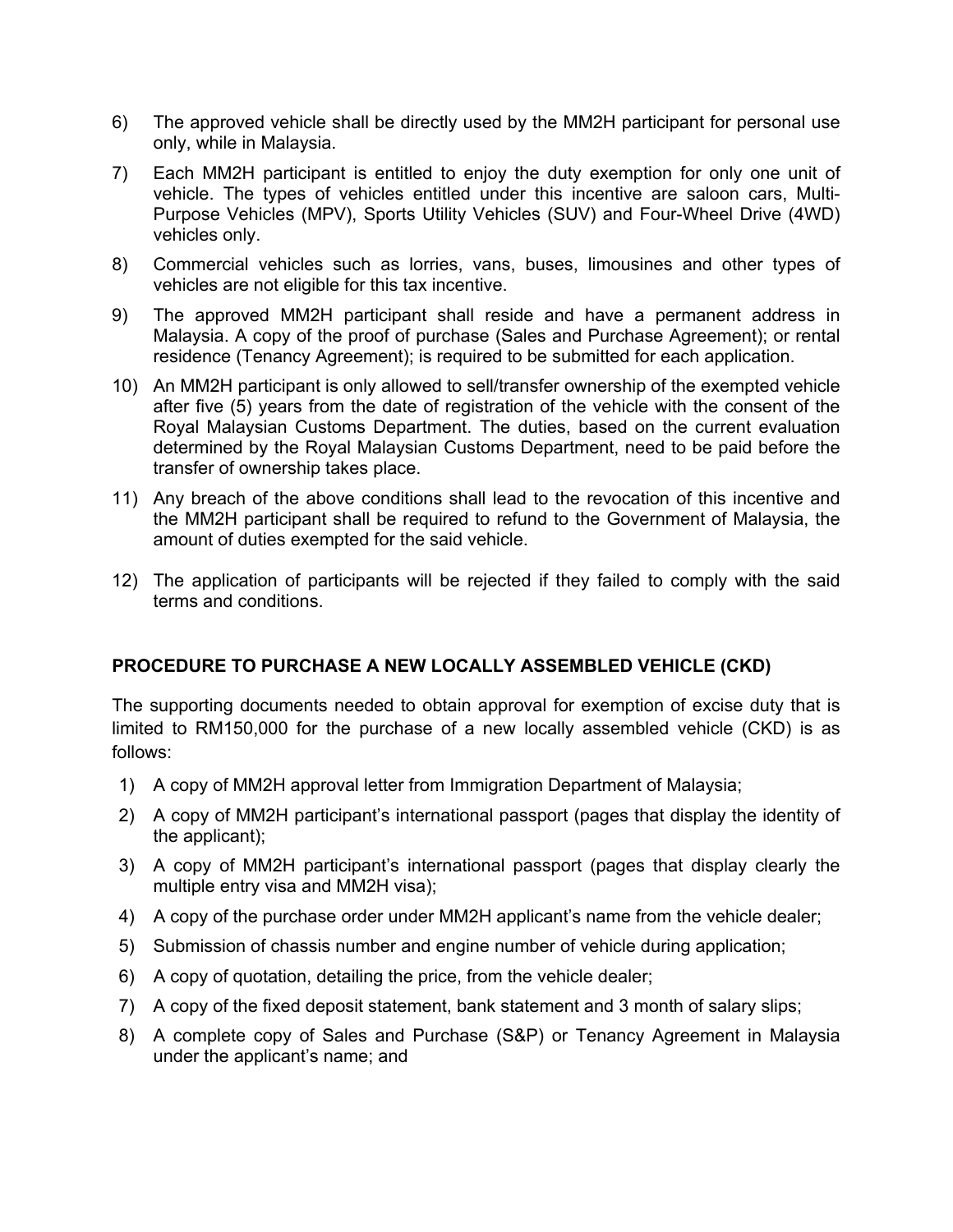9) For representative/agent on behalf of MM2H applicant, a copy of license/permit approved from the Ministry Tourism and Culture of Malaysia or letter of authorization from MM2H applicant must be submitted together during application.

## **PROCEDURE TO IMPORT A PRE-OWNED PRIVATE VEHICLE (CBU) INTO MALAYSIA.**

The supporting documents needed to obtain approval for exemption of import duty and excise duty that is limited to RM150,000 for the importation of a pre-owned private vehicle (CBU) into Malaysia is as follows:

- 1) A copy of MM2H approval letter from Immigration Department of Malaysia;
- 2) A copy of MM2H participant's international passport (pages that display the identity of the applicant);
- 3) A copy of MM2H participant's international passport (pages that display clearly the multiple entry visa and MM2H visa);
- 4) A copy of the vehicle registration card (to provide an English translation for information that is in a foreign language);
- 5) A copy of approval letter for the Approved Permit (AP) to import the vehicle, from the Ministry of International Trade and Industry (MITI);
- 6) A copy of the fixed deposit statement, bank statement and 3 month salary slips;
- 7) A complete copy of the Sales and Purchase (S&P) or Tenancy Agreement in Malaysia under the applicant's name; and
- 8) Representative/agent on behalf of MM2H applicant, a copy of license/permit approved from Ministry Tourism and Culture of Malaysia or letter of authorization from MM2H applicant must be submitted together during application.

The Ministry of Finance, from time to time, is entitled to request additional information, depending on the submission of the application. All documents mentioned above shall be signed and certified by Malaysian Government officers or the Commissioner of Oaths before being scanned and uploaded into the online system.

This duty exemption incentive application **should be submitted online** at in http://smpc.treasury.gov.my. Applicants are required to obtain an ID and password in www.digicert.com.my with a fee. If the application is made through agents / representatives, the agents / representatives needs to obtain an ID and password for the applicant and attach a copy of the applicant's identity card and the authorization letter from the applicant. Instructions on how to fill out the online form is available on MANUAL SMPC & FAQ DIGICERT. All decisions will be available online.